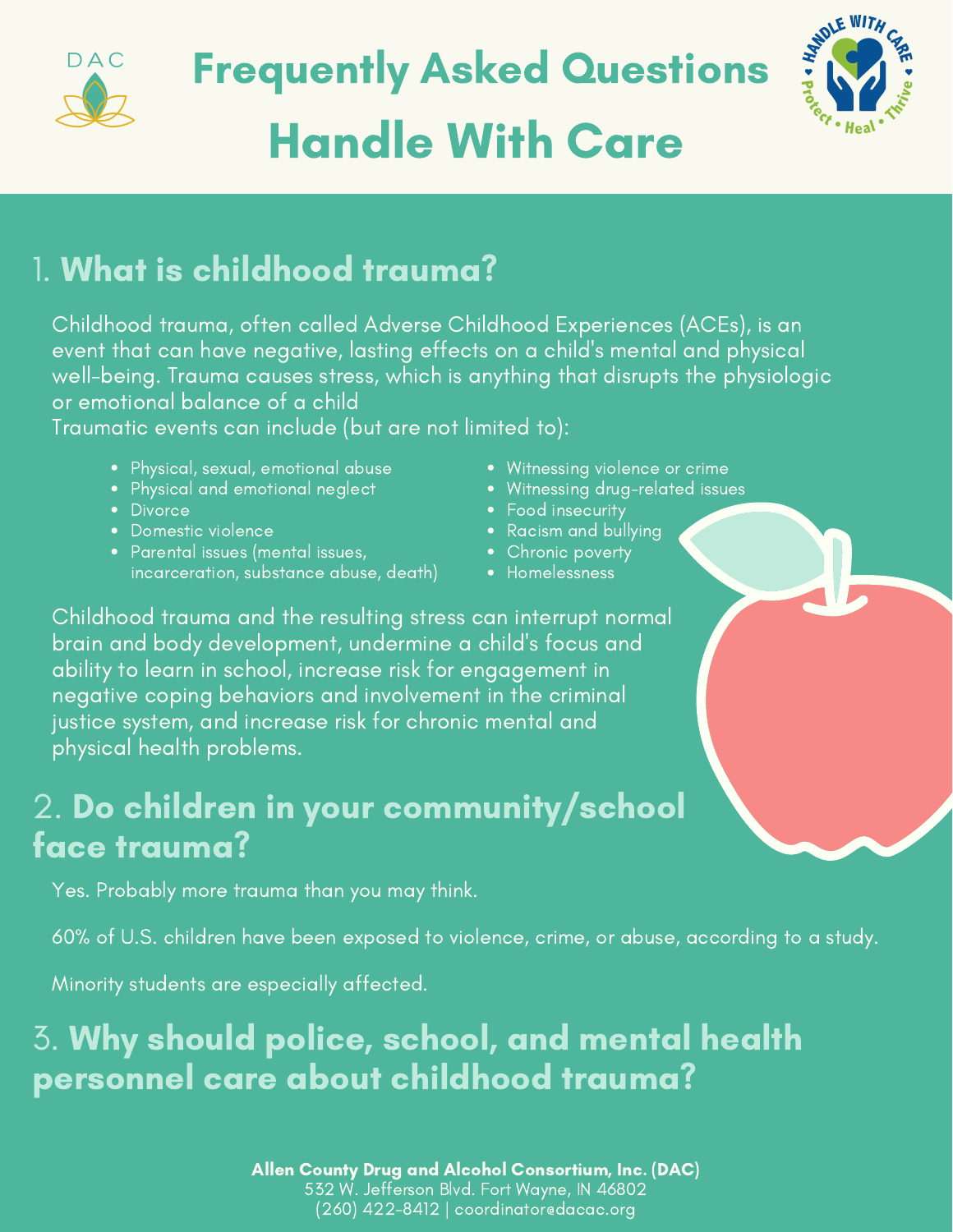Everyone should care about childhood trauma.

Childhood trauma can impair a child's brain development, socioeconomic and behavioral development, academic learning and achievement, and overall health and wellbeing.

Childhood trauma and related stress can impact a child's brain development, which can in turn affect their stress response; ability to interpret social cues and language; ability to wake, sleep, breathe, and relax; sexual behavior; and ability to plan, problem solve, use language, and develop higher-order thinking. When responding to the stress of trauma, a child's normal developmental process is interrupted. The body responds to stress in a 'fight, flight, or freeze" mode. Repeated or chronic activation of stress hormones bypass the thinking part of the brain and activate the survival part of the brain. The thinking part of the brain goes "offline" and the emotional part of the brain remains "activated.

#### Children facing trauma and related stress at home face higher referrals for behavioral problems, special education and diagnosis for ADHD, as well as absenteeism, suspension or expulsion, dropping out, or

criminal activity. Trauma can impair focus, complex thought, and learning, resulting in lower grades, more suspensions and

expulsions, and school failure. Children with trauma are 2.5 times more likely to have repeated a grade in school. Schools with police officers reported 3.5 times more arrests than schools without police. Trauma triggers can re-occur for years or the entire lifetime, increasing risk for engagement in unhealthy coping behaviors such as substance abuse, early sexual activity, domestic violence, and involvement in the juvenile and criminal justice system.

Children with histories of traumatic experiences are twice as likely to have chronic health conditions. Children and adolescents who have been traumatized have higher rates of smoking, substance abuse, teen pregnancy, suicide attempts, anxiety, depression, obesity, heart disease, diabetes, cancer, stroke, asthma, lupus, viral infections, and autoimmune diseases.

Helping children overcome trauma and succeed in school requires an understanding of children's physical, emotional, and cognitive capacities and the creation of healing relationships and interventions in school settings.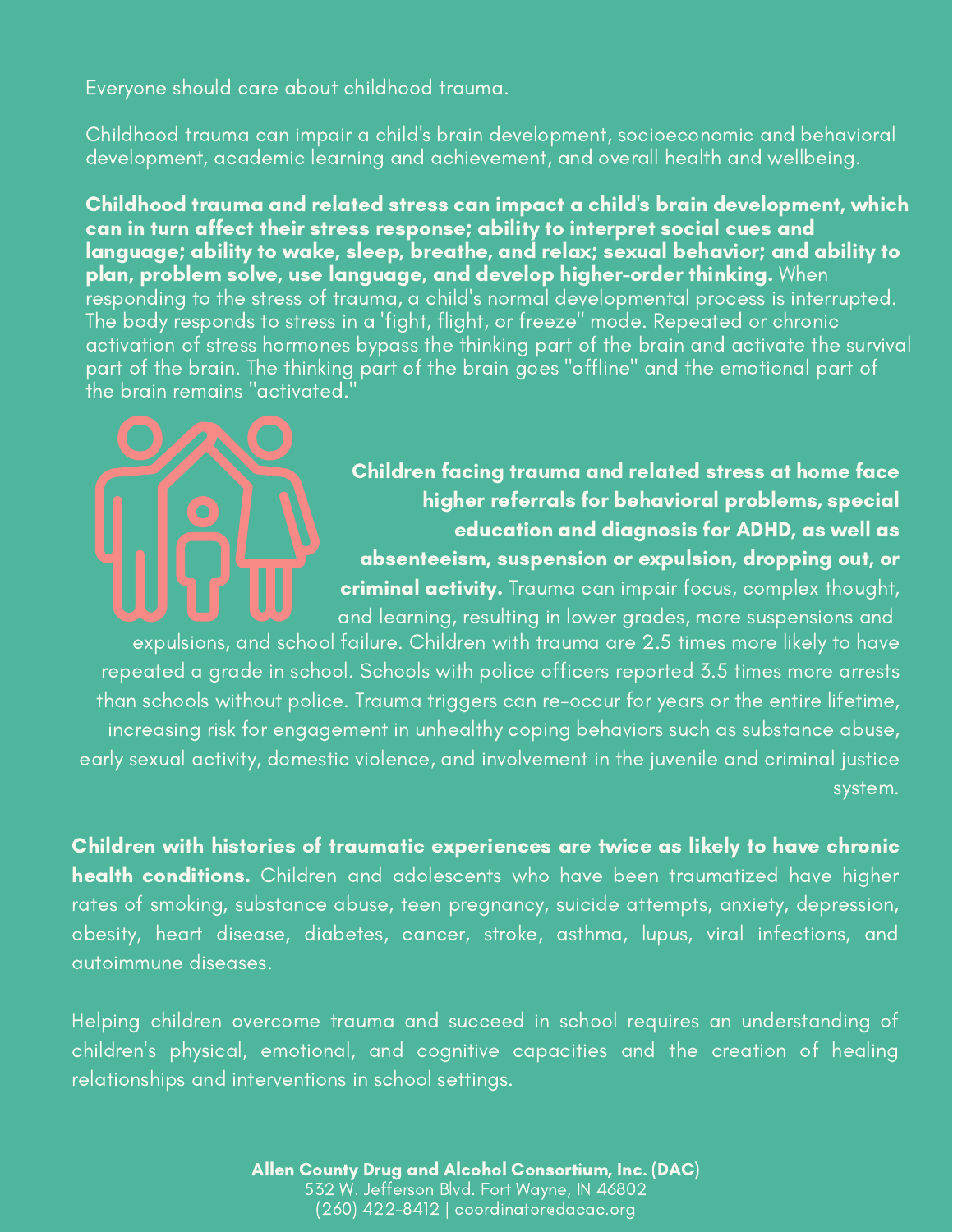# 4. What is Handle With Care?

Handle With Care is a program that provides local school districts with a heads up when police officers encounter a student at a potentially traumatic scene, so school personnel and mental health partners can provide appropriate trauma-sensitive interventions immediately.



The goal is to set schools up better to help students exposed to trauma focus, behave appropriately, and learn.

# 5. What' s Expected of Police in Handle With Care?

When police identify a student at any scene they respond to, they will send add a Special Attention Code (SAHWC) along with that student's name and date of birth. (Each morning, DAC will locate all SWHWC codes, find out what school the student attends, and notify the school that a Handle With Care notification needs generated.)

Nothing about the scene police responded to and/or the potentially traumatic incident is shared with the school. Because it isn't anyone's place to judge how traumatic an event is for a student, a notification will be sent for every scene a student is present at.

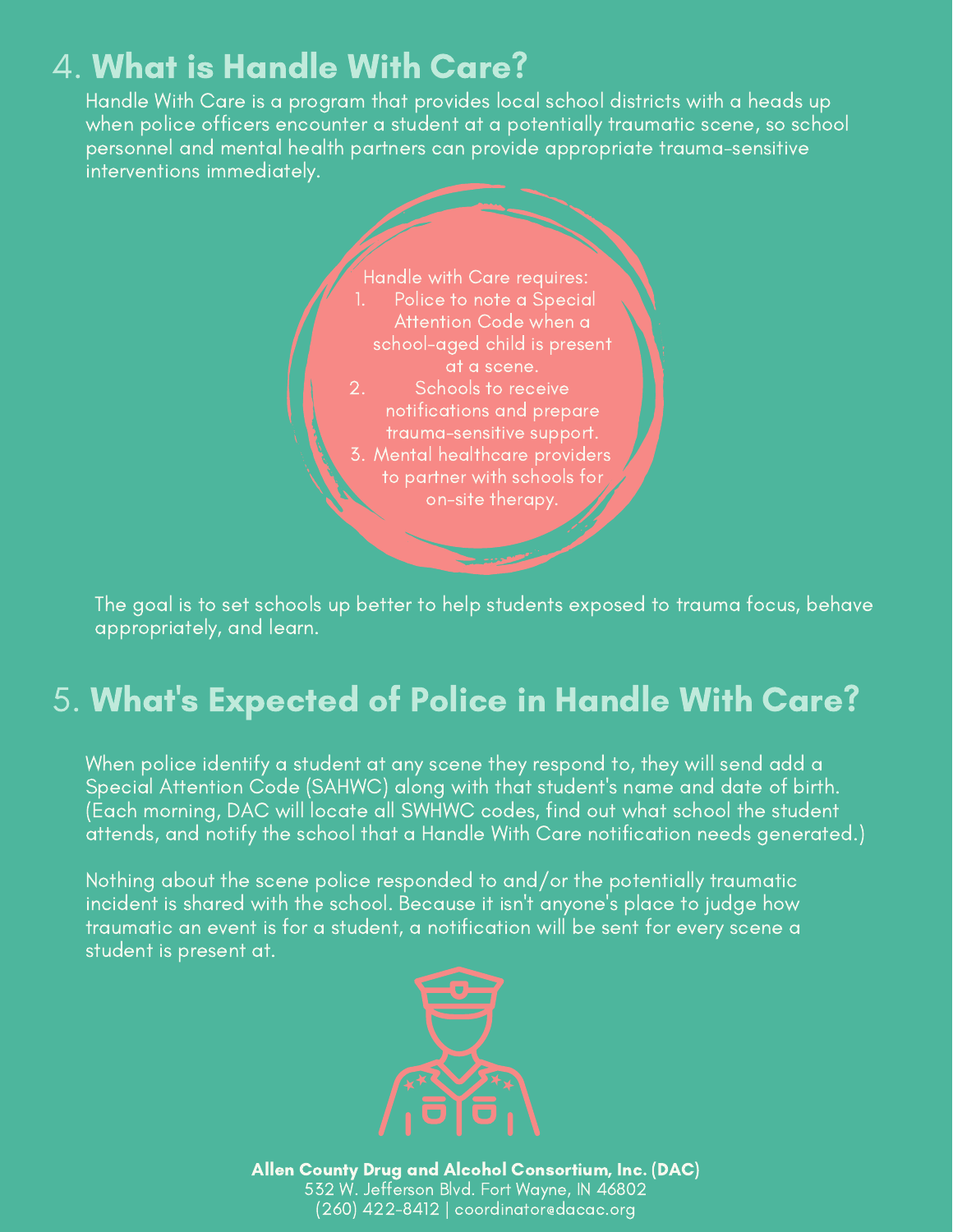# 6. What' s Expected of Schools in Handle With Care?

Receive notification and prepare process for trauma-sensitive support. A school district or school will create a process (including identifying a Handle With Care coordinator) to triage "Handle With Care" notifications from DAC. The process will involve forwarding the Handle With Care Notification from DAC to the appropriate teacher(s) and/or counselor and staff to observe the student's behavior and academic performance and be prepared to provide trauma-sensitive support as needed. Following that school day, a brief follow-up survey is to be completed by the student's teacher.

For example, if the student acts out, a teacher might send the student to the counselor or nurse instead of the principal, give extra time for tests, reteach lessons, etc. Although schools are expected to provide trauma-sensitive training to all personnel, teachers are not expected to become counselors and counselors are not expected to become psychologists. If a student continues behavioral/emotional/academic issues in the classroom, school staff may decide to refer DAC to connect a student with counseling services. This is why DAC has partnered with Crosswinds to provide free on-site counseling to the students who

need it.



# 7. What' s Expected of Mental Healthcare Providers in Handle With Care?

Provide support, assessment, and/or recommendation for further support **services.** When school interventions are not sufficient, mental healthcare professionals, who are trained in Trauma Focused Cognitive Behavior therapy, can provide therapy on site at school at a time that is least disruptive to the student's academic schedule (with consent from the parent or guardian).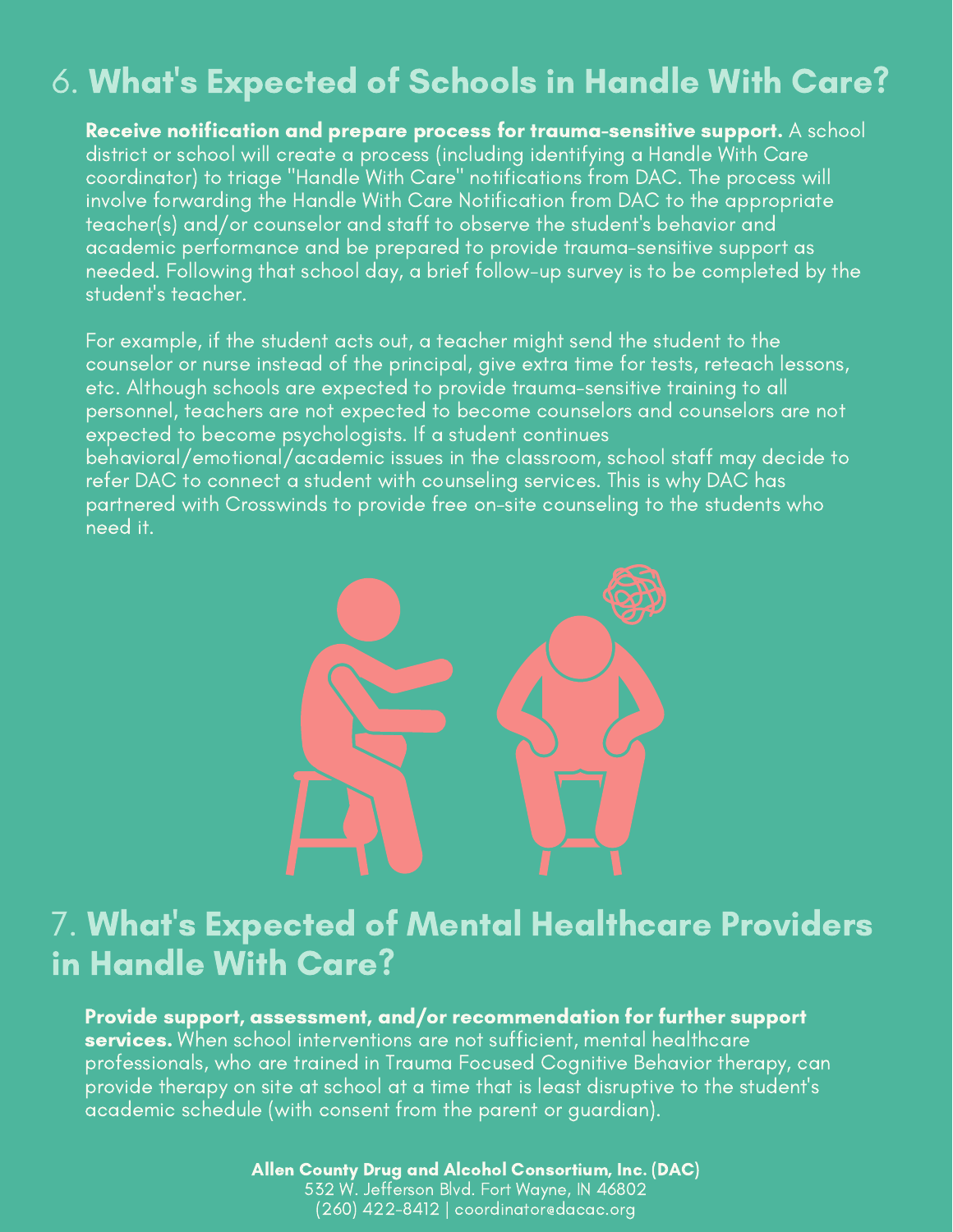# 8. How is student and family privacy protected?

The notification to the school only consists of the student's name, age, and school, along with these three words: "Handle With Care."

The card that is handed to teachers looks like this:



No details of the incident are released to schools. Moreover, calls for service are open public records and posted on many law enforcement websites.

### 9. How many places have started Handle With Care?

As of April 2019, 65 cities were actively using Handle With Care. Another 20+ cities and states are developing Handle With Care programs.

### 10. How does Handle With Care help kids?

Relationships with stable, caring adults buffer the harmful effects of trauma or ACEs.

When all school personnel- administrators, teachers, counselors, nurses, cafeteria staff, custodial staff, bus drivers, etc.- understand the impact trauma has on a child and are equipped with trauma-sensitive approaches, they can help students feel safe, which is critical to help them focus, behave appropriately, and learn.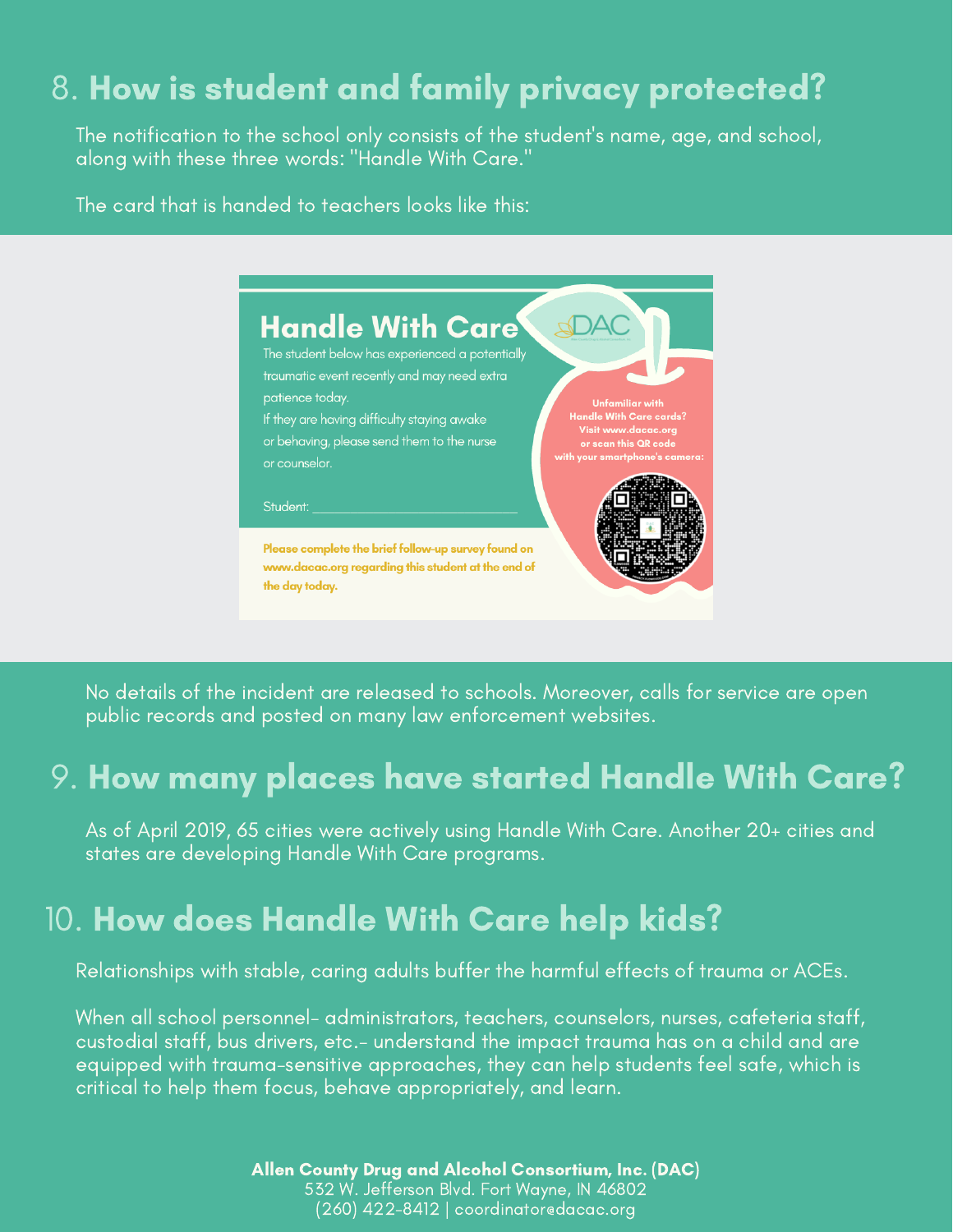Through the Handle With Care program, schools get a heads-up to provide traumasensitive support and connect students and families to mental health services to mitigate negative affects experienced by children's exposure to trauma.

Handle With Care sets schools up to be proactive, rather than reactive, with informed, caring personnel ready to share their calm, rather than join the students' chaos.

This can reduce disciplinary action and absenteeism, and build resilience, self-respect, and confidence.

Because children respond to trauma differently, the Handle With Care program ensures all children with notifications are treated with care and without judgement.

### 11. How much does it cost to start Handle With Care?



Starting a Handle With Care program doesn't mandate a budget.

It requires the cooperation of a team of school, police, and mental healthcare stakeholders, as well as meeting the program requirements of the West Virginia Center for Children's Justice, which first began the Handle With Care program in 2013.

Some costs may exist, such as school-wide training on traumasensitivity or partnering with mental healthcare professionals, but there is no cost associated with becoming an "official" Handle With Care program.

### 12. What are the program requirements for starting a Handle With Care program?

The West Virginia for Children's Justice requires the following:

#### Mandatory Stakeholder Participation

- Participation is required from a school, police, and mental healthcare provider (other stakeholders could include child protective service workers, community programs, parent organizations, etc.). Each of the school, police, and mental healthcare participants must designate a person who will serve as a Team Leader for their discipline and act as a liaison among disciplines.
- Teams must get commitments from local leaders (superintendent, principal, chief, etc.)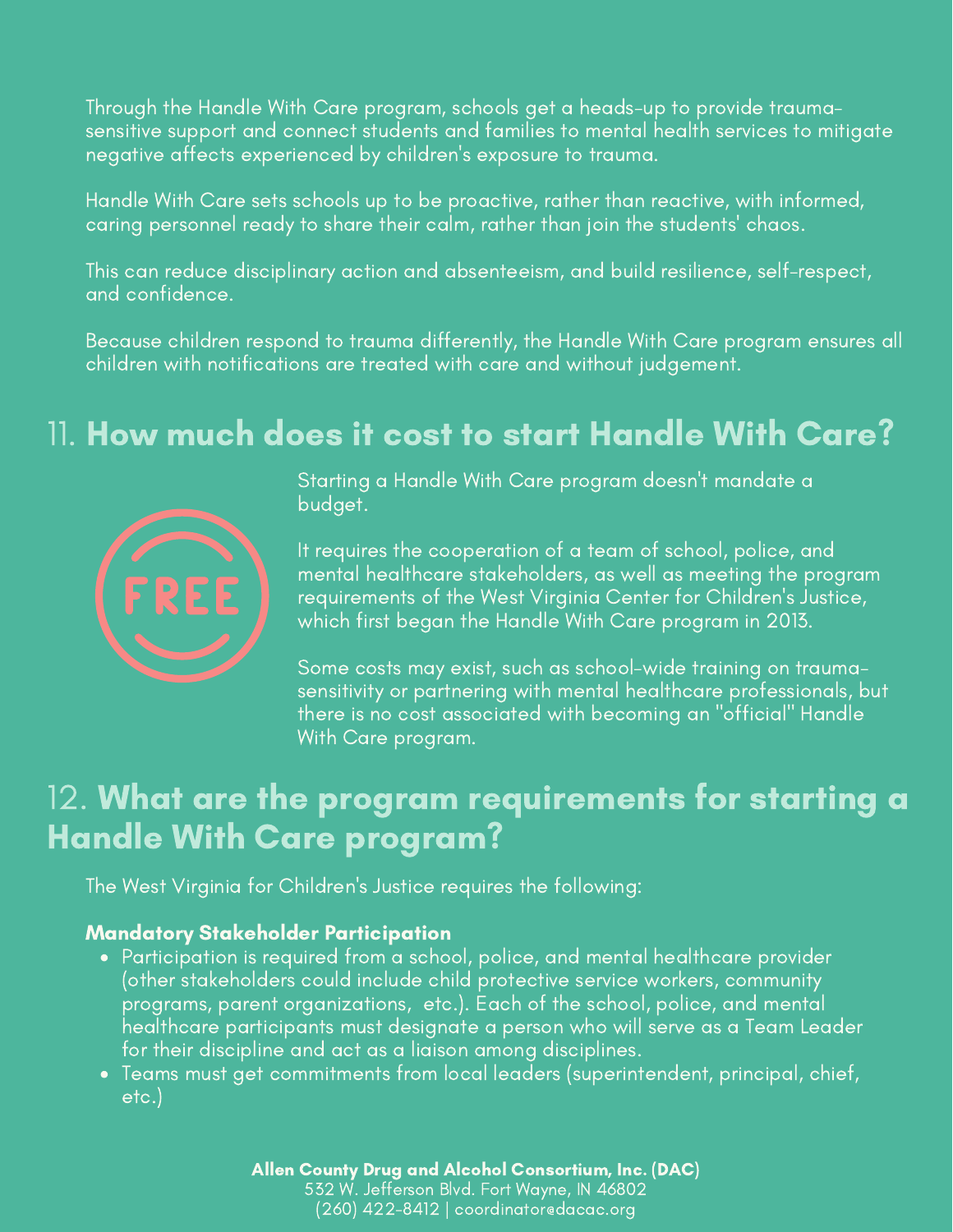#### Mandatory Training

- Police, school, and mental healthcare representatives must jointly attend a 90 minute presentation with an overview on childhood trauma, the impact of trauma on learning, key elements of Handle With Care, and strategies for successful implementation.
- School representatives must do a book study or other strategic planning session to identify and assess issues impacting their students and specific individual, classroom, and school-wide trauma-sensitive interventions.
- Police must train patrol officers on department policy to identify, document, and report children and students encountered on the scene of calls. Officers must be familiar with appropriate on-scene response when children are present to minimize the impact of trauma.
- Mental healthcare providers must be trained and certified in Trauma Focused Cognitive Behavioral Therapy.

#### Mandatory Forms

- Key stakeholders must develop protocols and memorandums of agreement (MOUs) based on template agreements and protocols developed by the West Virginia Center for Children's Justice Initiative.
- Schools must use required forms (Handle With Care Notification form, parental permission to treat, brochures, etc.)

#### Mandatory On-Site Mental Healthcare Service

- School commitment to provide space at school for on-site mental health services.
- Mandatory Collaboration
	- Team Leaders (police, school, mental healthcare providers) must routinely meet to assess gaps/barriers in the program and improvements.
	- Police will develop and improve positive relationships with students by routinely visiting, eating lunch with, and interacting with students in a non-crisis situation.

# 13. What steps do I take to start Handle With Care?

With the DAC "Handle With Care Action Pack," you can start a Handle With Care program in five basic steps:

- 1. **Start the Conversation for Handle With Care:** Use our model emails and talking points to engage decision-makers about the need for Handle With Care.
- 2. **Create a Group and a Vision:** Use our guide, checklist, and materials to host a 90minute community meeting to build support for and plan your Handle With Care program.
- 3. **Create Your Notification Flow:** Use the model notification system to create your Handle With Care Notification Flow from police to a school district staff member.
- 4. **Implement the Program and Train Key Personnel:** Use and customize our materials to train police, school, and mental healthcare personnel to implement Handle With Care.
- 5. **Promote the Program:** Raise awareness of your program in your community via social media and the press!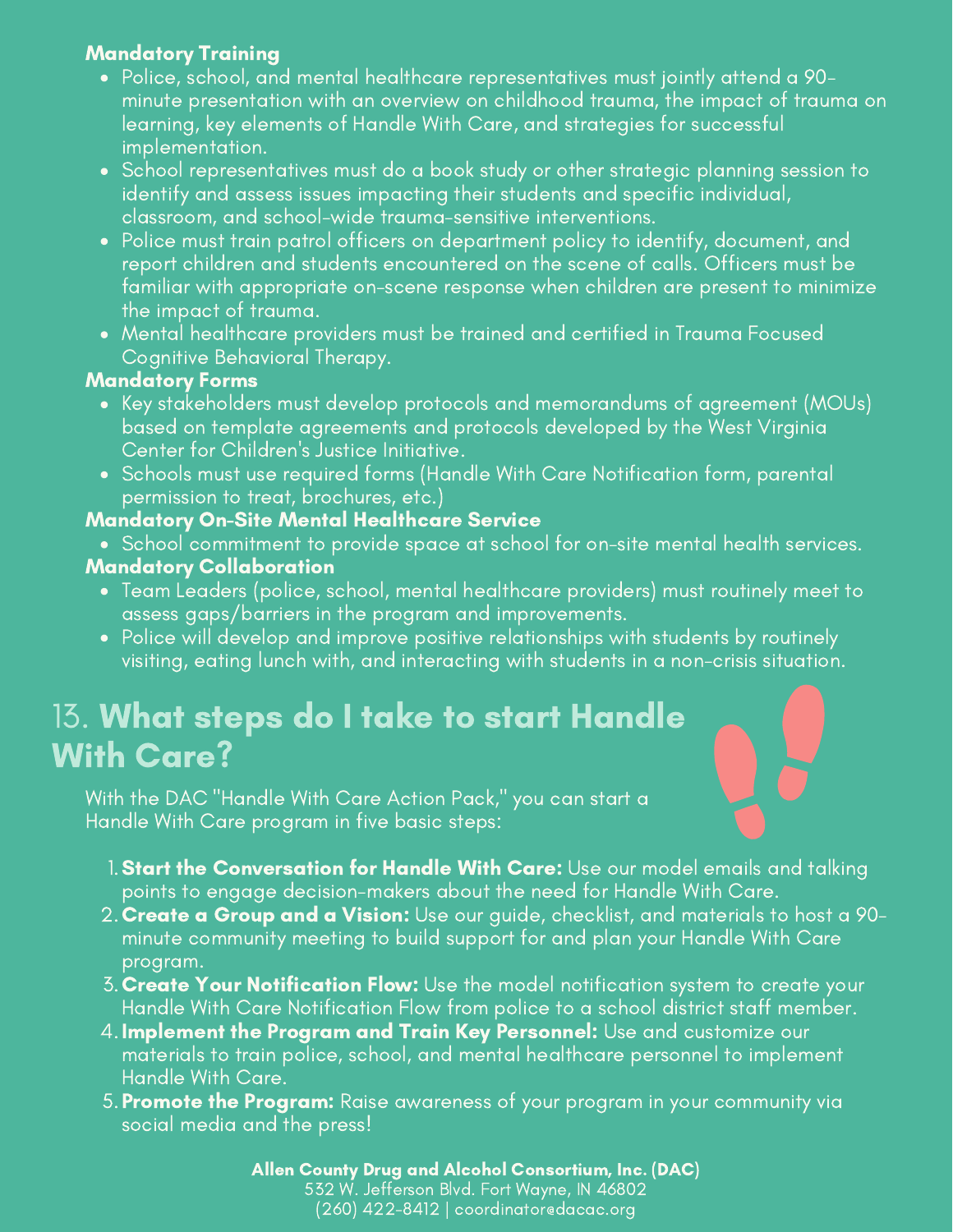# 14. How long will it take to start Handle With Care?



It depends.

Some communities start their Handle With Care program within months of learning about it.

In San Antonio, for example, four months after the first conversation, the police department started by piloting the program in one of six patrol areas with three school districts.

# 15. What' s the history behind Handle With Care?

2009: The Office of Juvenile Justice and Delinquency Prevention's study on children's exposure to violence was a wakeup call on how prevalent children's exposure to violence is in their homes, schools, and communities.

2010: U.S. Attorney General Eric Holder, who served in that role from 2009-2015, launched the Defending Childhood Initiative (DCI) to address a national crisis: the exposure of America's children to violence as victims as witnesses.

2011: The West Virginia Children's Justice Task Force, in collaboration with the U.S. Attorney's Office for the South District of West Virginia, formed a subcommittee to explore the problem of children's exposure to trauma and violence and programming to mitigate the negative effects of trauma. The subcommittee was named the WV DCI Task Force. The DCI Task Force, comprised of policy makers and practitioners, researched national programs and DCI initiatives. They relied on the Safe Start Initiative program in Brockton, MS, and the evidence-based National Drug Endangered Children Program to develop "Handle With Care."

2012: The DCI Task Force worked with law enforcement, prosecutors, educators, mental health providers, child protective services, probation officers, court personnel, school nurses, school attendance directors, and counselors to develop the Handle With Care program, write protocols for police and school staff, and to create guidelines for implementation.

2013: "Handle With Care" was piloted at Mary C. Snow West Side Elementary School in Charleston, WV. The school, situated in an urban area of the city plagued by drugs and violent crime, ranked 398 out of 404 elementary schools in West Virginia for poor performance. About 93% of the school's 500 students came from low-income families.

2014: Handle With Care gains interest in West Virginia and from around the country.